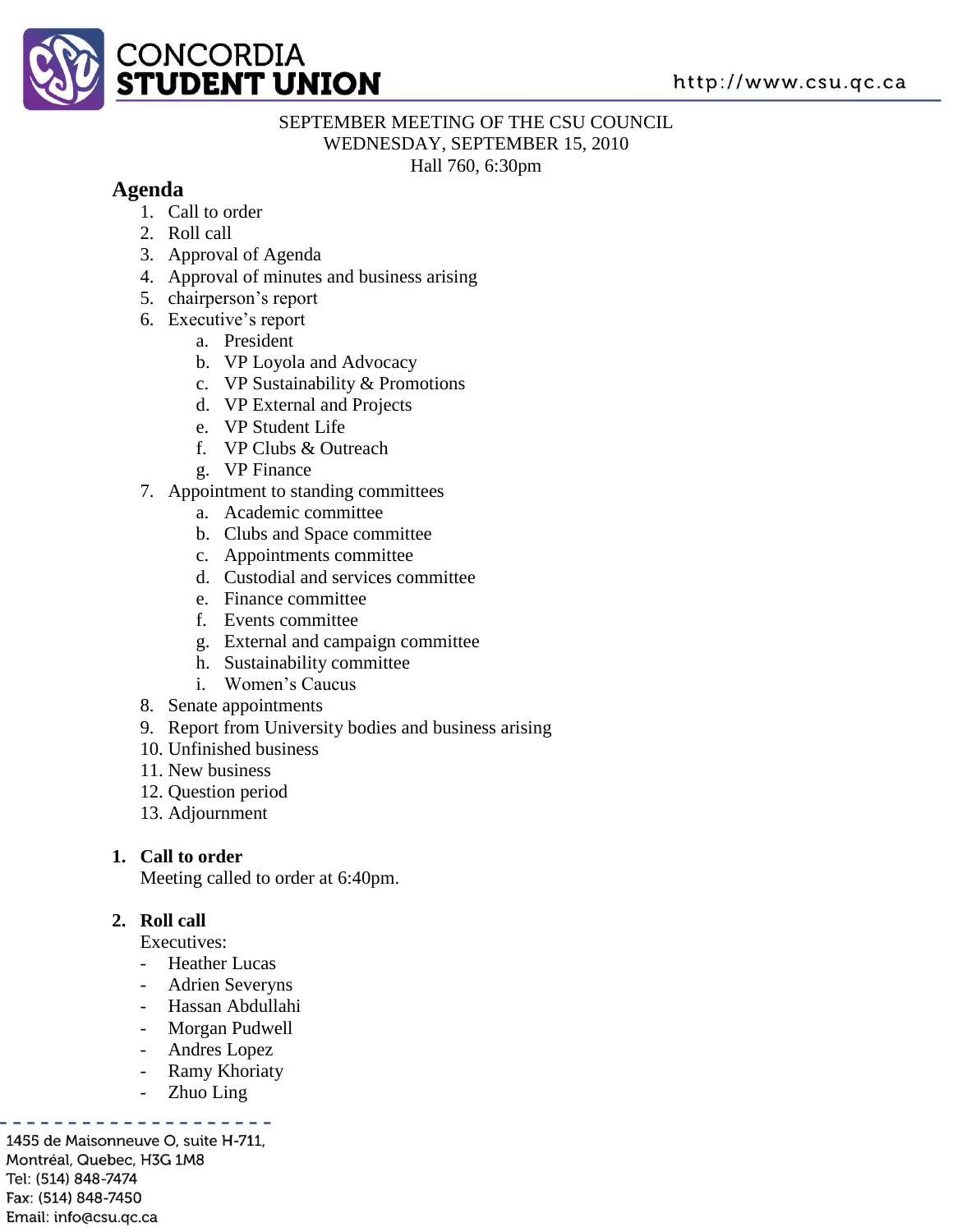

#### Councillors:

- David Feldman
- Tamara Gordon
- Ethan Cox
- Tomer Shavit
- Joel Suss
- Lex Gill
- Teresa Seminara
- Aaron Green
- Taylor Knott
- Michaela Manson
- Alexandra Baptista
- Carlos Puerta
- Fernando Barbosa
- Stephen Brown
- Asma Omar
- Heba Abdel-Hamid
- Alison Revine
- Paul Gillett
- Kyle Goforth
- Rasim Hafiz
- Luis Cordero
- Menachem Freedman
- Stephen Brown
- Johnnie Vu

## **3. Approval of Agenda**

Motion to amend agenda.

(Green/Cox)

Green: To add topic of excusing councillor absences to meetings during summer months to agenda. Add to agenda after approval of agenda- Item 3.1.

Motion passes unanimously.

Motion to amend agenda. (Seminara/Knott) Seminara: Would like to add legitimating this meeting to the agenda. Motion passes unanimously.

Motion to amend agenda. (Seminara/Manson) Seminara: Motion to correct the date on today's agenda. Motion passes unanimously.

Motion to approve agenda. (Rasim/Green) Motion passes unanimously.

. . . . . . . . . .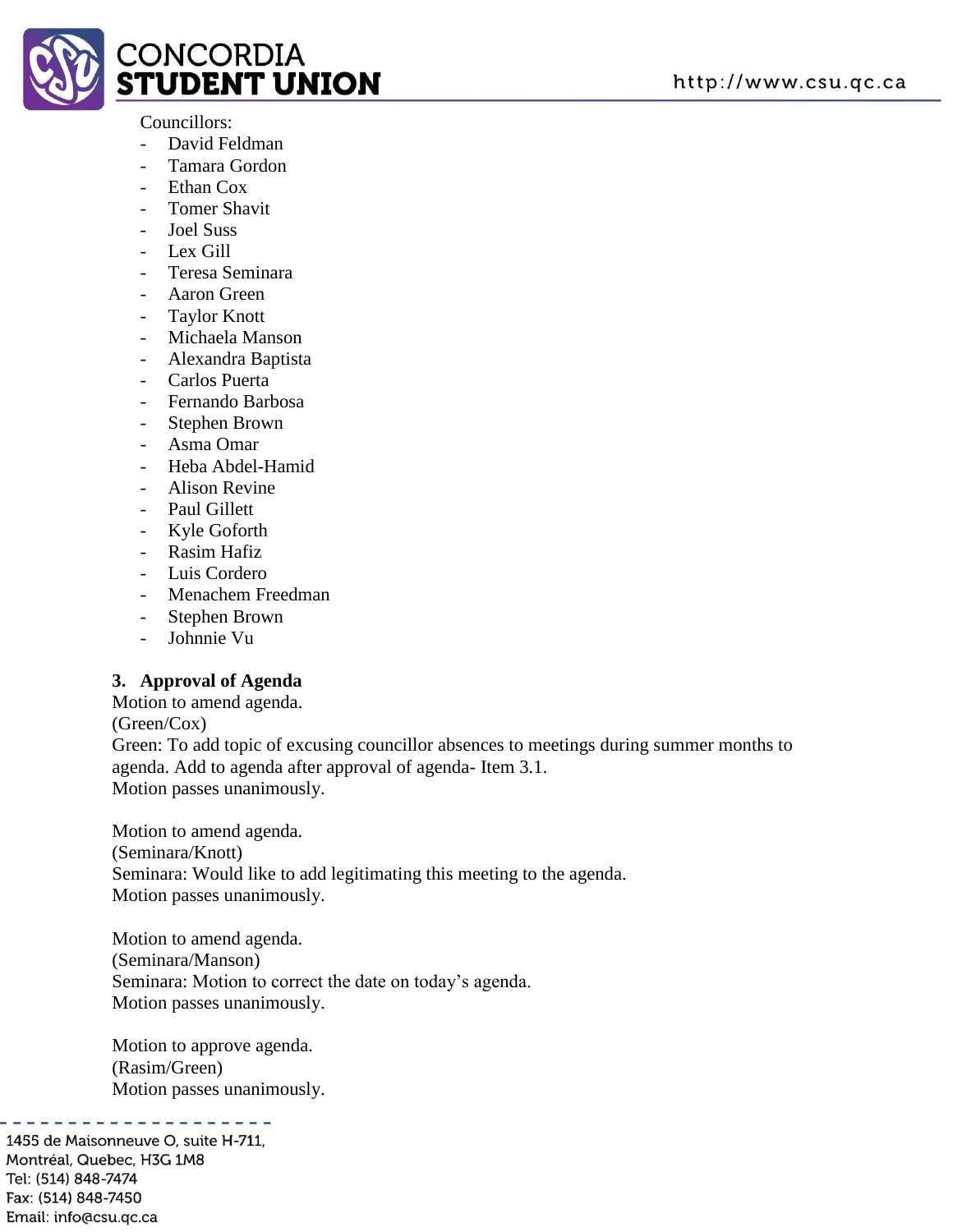

## **3.1.**

Green: Councillors' absences to meetings during summer months should be excused, as many had other commitments such as jobs and volunteering.

Seconded by Cox. Amended by Cox. Cox: Today's meeting should also be included in the above and excused, as there was a date change. Seconded by Green. Motion carried.

## **3.2.**

Seminara: Whereas under the CSU bylaws section 6.62 the agenda must be distributed at least 5 days in advance of any such matters,

Whereas we could forgive Marc-Antoni Tarondo, the CSU's new chairperson for not being aware of this particular deadline,

BIRT this meeting be ratified by council as a legitimate meeting. Seconded by Knott.

Motion carried.

## **3.3.**

Seminara: Whereas the date on today's agenda is September 22, 2010, Whereas today's date is September 15, 2010. BIRT the date on today's agenda be updated to September 15, 2010. Seconded by Manson. Motion carried.

## **4. Approval of minutes and business arising**

(Green/Knott) Motion carried.

## **5. Chairperson's report**

Chair: The annual council retreat / training day happened on August 28th from 11-3pm. 12 councillors and 5 executives were present. The training consisted of an overview of the CSU council of representatives, its function and councillors' roles and responsibilities. Also, the basics of Robert's Rules of Order and how to use them on council plus an overview of the bylaws and standing regulations were given. Sohrab's recommendations: Overall, it was a success although in the future, an effort should be made so that the date of the retreat is set in June and more councillors attend.

## **6. Executives' report**

#### **6.1. President**

Lucas: First I'd like to apologize again for the delay in the reports, as the executives had thought that the regular meeting was to be on the 22<sup>nd</sup>. With that said, I would like to extend to you all a warm welcome back to school. The entire executive looks forward working with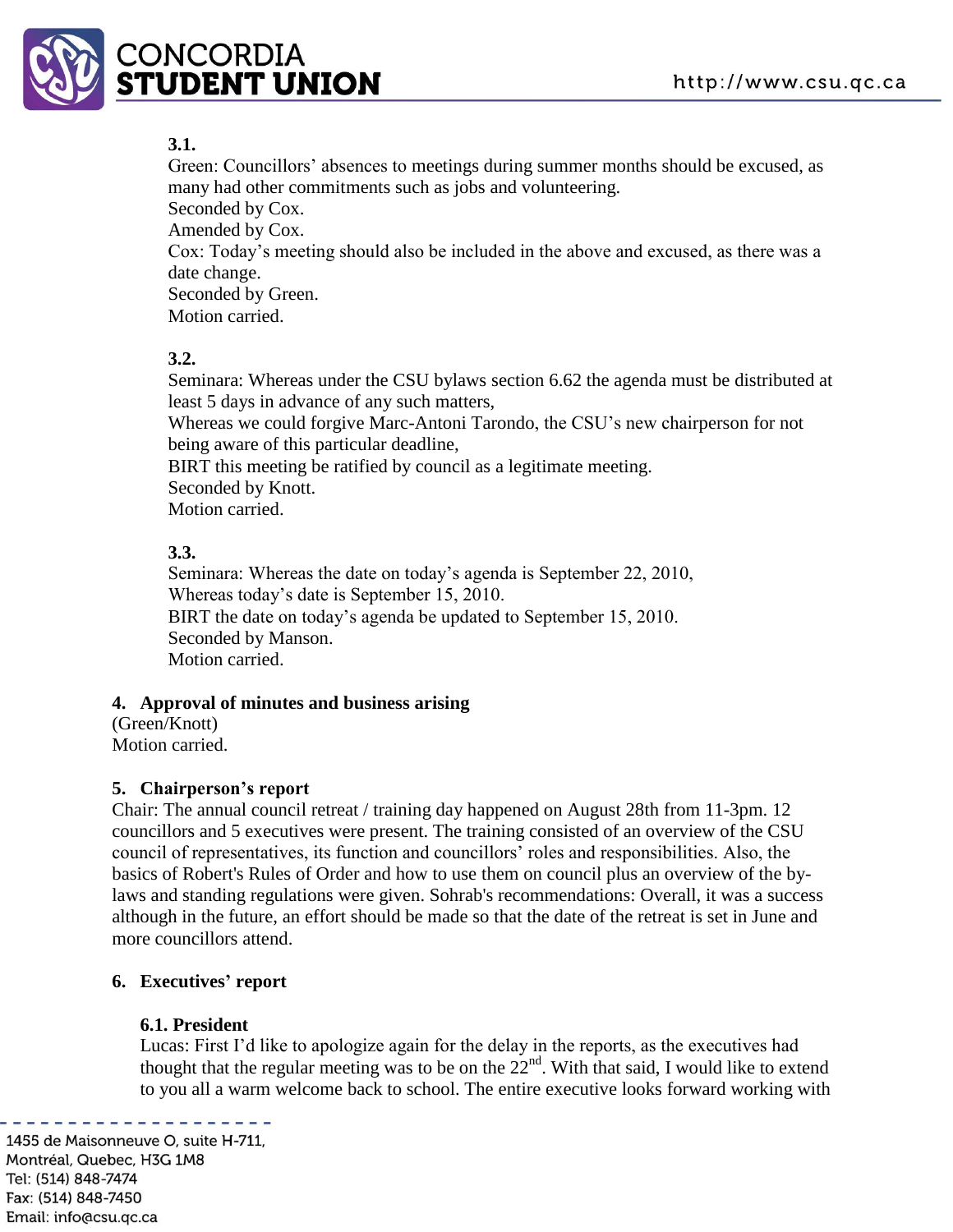

you all in producing a fruitful year. All of the executives reports are all based on what has been done all through out the summer until now.

## University officials

- Met with Dr. Woodsworth to introduce myself and the VP External, to lay down our big projects for the year which is taking a strong stance in fighting tuition increases, and launching the student center.
- Sat on the Steering Committee of Senate with the VP Finance to set the agenda for the first Senate meeting.

#### Communications

- working with the Services and Communications coordinator (George Alexandar) on the monthly newsletter for September.
- Regular updates on Facebook.
- Lots of tabling for CSU services (Hojo) as well as handing out free CSU promo stuff ie. agendas, pens, lanyards.
- Press releases speaking against police brutality during the G20 in Toronto, opposing the intention of making the census voluntary, and against international students being discriminated against when trying to find housing.

#### CSU 101's

- 101's are starting up soon depending on what classes you take (end of Sept/ early Oct).
- First time we're offering bartending certification courses.

## FEUQ/ FECQ

- Attended the FEUQ congresses in June, and August 19-22.
- Attended the census protest in Ottawa.
- Protest Dr. Woodsworth's speech to increase tuition in Quebec City
- Discussed with the FECQ as to how to collaborate in the fight against tuition increases (ie. Demonstrations that would catch the attention of the media).

#### Press conference/Hojo

- CSU held a conference with CRARR (Center for Research Action on Race Relations), Hojo, CISA and the LIC, to address the issue of International students being taken advantage of when trying to find housing.
- This will be one of the leading issues that the Hojo will be addressing the whole year through working with other Quebec universities as well as the Quebec Human Rights Commission.

#### CFS

- Starting the process on the declaratory judgment in order to continue proceeding we need to meet with the University's finance officers to find out how exactly the fees were collected and remitted so that we can see the exact figures on a spread sheet.
- We are looking for an answer from the University as to how the fees were paid and calculated.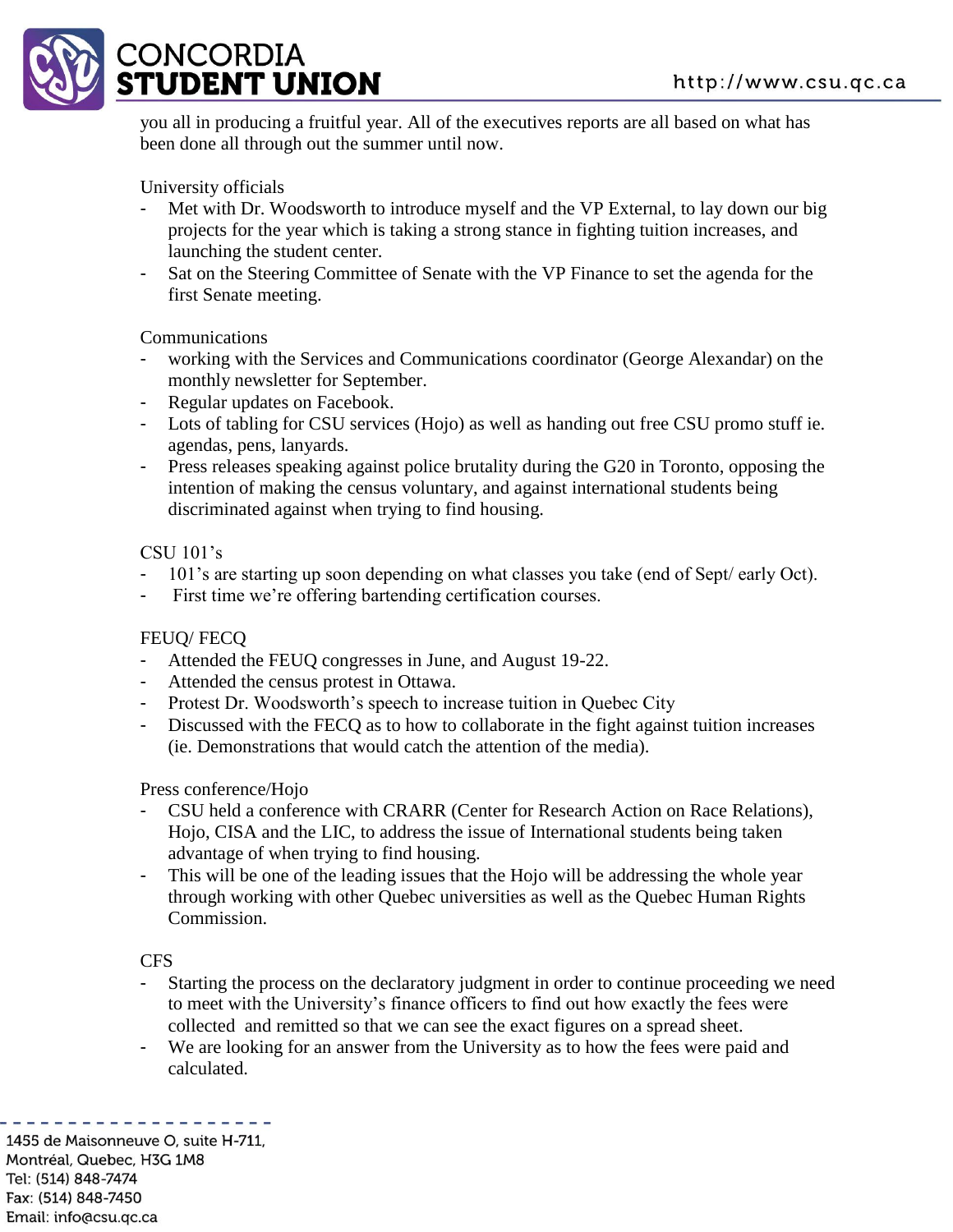

Frosh/ Orientation/ New student Orientation

- Gave several welcome speeches to new students which were done with Counseling and Development.
- Along with the executive, helped first year students move into both downtown and Loyola rez.
- Attended each faculty association's frosh and CISA orientation day.
- Orientation has gone flawlessly well thus far, thanks to all the hard work of the other executives, staff and volunteers.

## **6.2. VP Loyola and Advocacy**

Abdullahi:

The Hive Kitchen/ Café Renovations

- After long negotiations with facilities management we have finally agreed on the budget for the expansion.
- Construction began on Sept  $7<sup>th</sup>$  and is expected to be completed by the end of the month.
- The construction will focus on the expanding the kitchen to facilitate the future needs of the Hive Café and to allow the free Loyola Luncheon to expand its service to even more students.
- Construction on the new Hive café is to begin as soon as the construction on the Kitchen is completed.

Book ex-change

- Book exchange began on the  $7<sup>th</sup>$  of Sept and will run all the way until Sept  $20<sup>th</sup>$  (the drop deadline).
- This is a service the CSU is offering for the second year now. This service offers students a convenient and easy way to sell or buy used book.
- Hired 6 Mangers and 15 staff to ensure the smooth running of the book exchange.
- The Book exchange is still on-going but has so far shown great results. A more detailed assessment will be given during the next council meeting.

Free Loyola Luncheon

- Due to the expansion of the Hive kitchen, the luncheon has been relocated from the Hive to the green space outside the SC building.
- The luncheon has been suspended during the first 2 weeks of school. It will resume on the  $20<sup>th</sup>$  of Sept at its current location until the kitchen is ready at the Hive.
- Launch date for the reopening of the Loyola luncheon at the Hive is set in mid-October.

## **6.3. VP Sustainability & Promotions**

Pudwell:

Water Bottle Free Campus

- Working alongside Tap Thirst (and many other groups on campus), to mobilize the students, associations, clubs, staff and faculty towards a water bottle free campus.
- Researching options regarding our options as far as water fountains / water dispensers.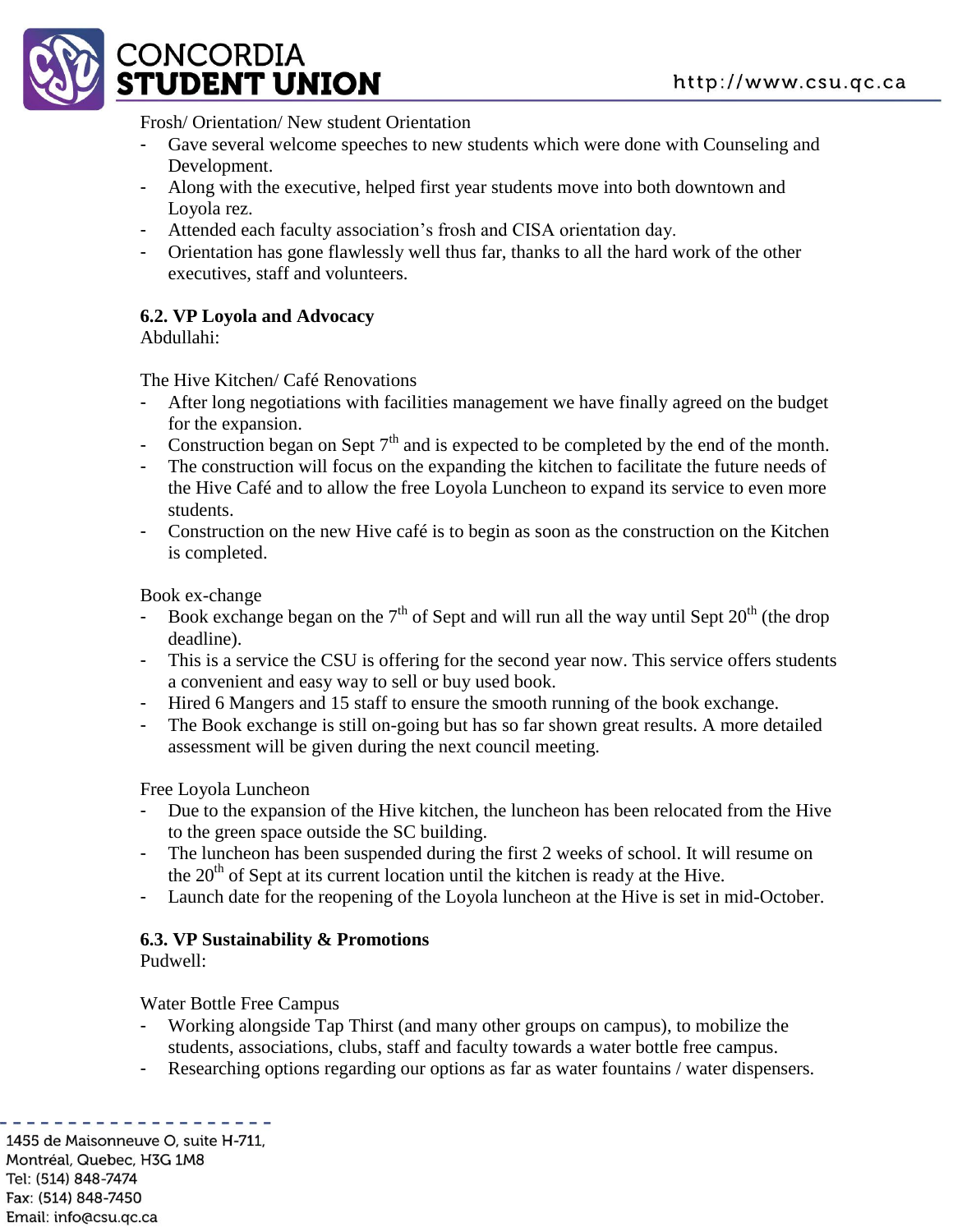

- Contacted other universities who are water bottle free or are working towards this goal working on a unified strategy.
- Creating content for a website for all students / student associations to get involved.
- Awareness campaign with the HUB stakeholders.

Sustainable and Ethical Purchasing Policy Reform

- Have been drafting up some ideas and collecting concerns with regards to the current Annexes – hope to begin addressing these changes over the semester so that our policy is clear and forward thinking.
- Researching other similar organizations policies.
- Looking for any students or councilors interested in environmentally sustainable policy to participate in brainstorming.

**Orientation** 

- Working with Kim Fox and the Food Systems Working Group on the Sustainable Food Festival – educational material, awareness material, promo, stakeholders, sponsors, contacts, vendors, etc.

**Other** 

Will be attending a conference on greening urban areas – hope to apply this to the Mackay project.

Promotions

- All promo items are in, such as mugs and pens. If you'd like something let me know!
- The agenda is finished and students are loving it!

Working with Amir on the website – the site will soon be a place where students can come for all information and resources. First step: the brand new sustainability section! We are slowly adding to it so that it is not just a CSU blurb but a whole resource library and calendar of upcoming events in the community

## **6.4. VP External and Projects**

Severyns:

- Hiring of a new Campaigns Coordinator (Daniel Shakibaian).
- Met with city councillor of Ville Marie and city council chairperson on numerous occasions for the closing of Mackay.

CFS

- Consultation with CSU lawyer on the legal actions to be taken.
- Set up communication branches with contacts in universities attempting to disaffiliate.
- Drafted the "CFS 101" Presentation (preservation of institutional memory).
- Gathered support from different Quebec universities (ADEESE from UQUAM drafted a letter of support to the CSU).

## **FEUQ**

- Attended the  $1<sup>st</sup>$  annual FEUQ Congress (June 17 to 19).
- Attended the  $2<sup>nd</sup>$  annual FEUQ Congress (August 20 to 22).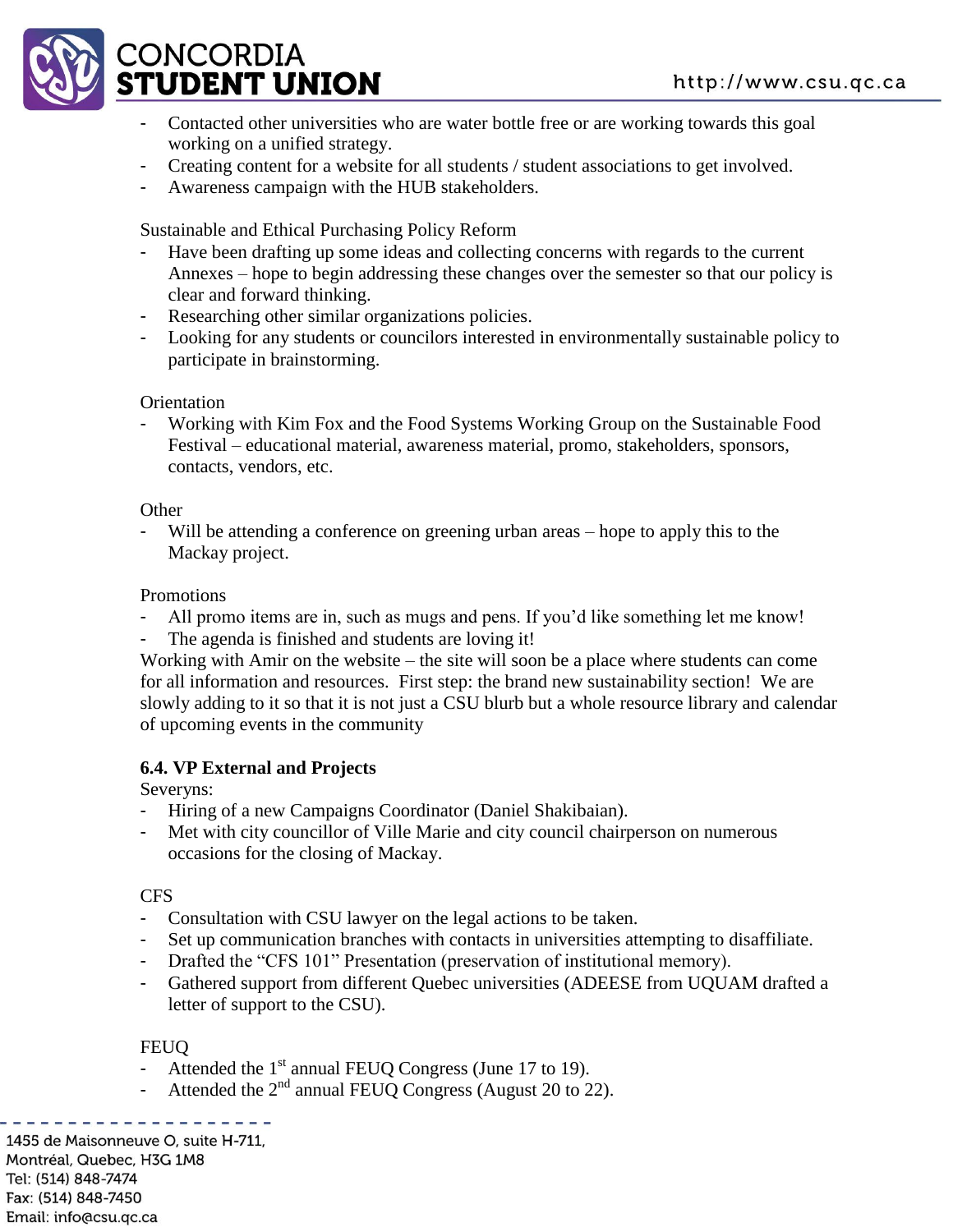

Board of Directors meetings (August 22 and September 8).

Meeting with the President of the FECQ on Thursday August 26, 2010.

- Discussion revolved around collective plans of actions in the fight against tuition fee increases.
- Different campaigns happening throughout the year.

Trip to Ottawa on Tuesday March  $27<sup>th</sup>$ , 2010.

- Press release on the part of the Student Union.
- Protest against the ban on the long-form census.
- The CSU had a presence in this issue affecting its constituency.
- Mobilization front: A good sign of solidarity among Quebec universities.

Trip to Quebec City on Monday August 16<sup>th</sup>, 2010.

- Hearings on education: Concordia University was the first university to present its report. Mobilization front: A good sign of solidarity among Quebec universities.
- A delegation organized by the CSU (with members of the GSA) in collaboration with the FEUQ traveled to Quebec City. Past President Prince Ralph Osei and I attended the audiences.
- Concordia's administration called for a drastic increase (144%) in tuition fees without any consultation with the students.

Meeting with Concordia President Dr. Judith Woodsworth and her Chief of Staff Jonathan R. Levinson

- Discussions revolved around this year's projects and campaigns.
- Differences: Tuition fees and water bottle free campus.
- Similarities: CFS, Speaker Series, Student Center.

Speaker Series

- Secured Holocaust Survivor and Nobel Peace Prize Laureate Elie Wiesel to speak (October 19, 2010).
- Secured Canada's ex-governor general the Right Honorable Adrienne Clarkson to speak (january 13, 2011).
- All councillors will be invited!

#### **6.5. VP Student Life**

Lopez:

**Orientation** 

- Orientation up to this point has been going very smoothly I am very happy with the entire organization and logistics.
- The concert this past Thursday was a total success! I received very good comments from students, administration, and friends.
- Orientation has kept me busy for the past month planning out each event. I have also been in close contact with the Faculty member associations helping them out with their frosh.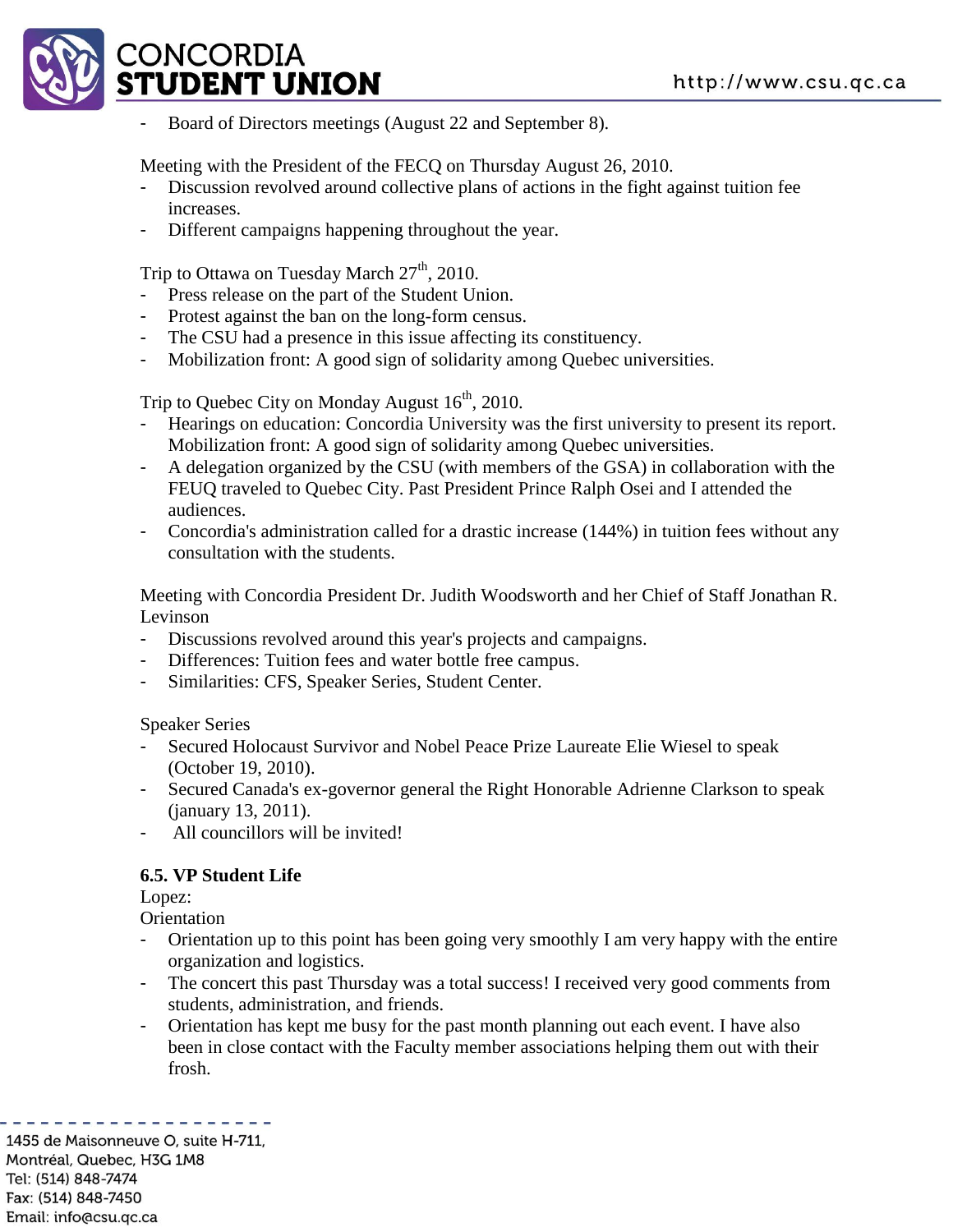

We did in collaboration the interfaculty boat party, we are also involved with DUSTED part with ECA this coming Friday and we are currently planning an interfaculty Halloween party in October.

## **6.6. VP Clubs & Outreach**

Khoriaty:

Clubs in general

- Registrations
- 54/69 of the clubs have re-registered.

Printing codes

for clubs to be able to print at the CSU's rate, we generated printing codes for all the registered clubs so that they can start printing posters.

Hiring a new clubs director

- since the previous clubs director Sohrab Mossaded decided to leave his job due to academic pursuits, a hiring committee was formed by two people from the union and two executives who interviewed 8 applicants and all voted in favor of Noura Redding as the new clubs coordinator.
- we purchased two projectors for clubs to use. In addition to the projector that is already available for clubs to rent for free, two extra projectors where bought.

Office check + reallocation of offices for clubs

- I went to all the clubs' offices to make sure that they were following all of the regulations and that they are in order.
- Two associations that have been inactive for two years lost their office space and two other associations were given that space.

## Orientation:

Clubs fair downtown

- I organized the clubs fair by inviting all associations; I then registered all attending associations to ensure that they had a table on the Reggie's terrace.
- There was an extremely high turnout for this event both on the clubs side as well as on the student attendance side.

Many tastes of Concordia downtown

- Many Tastes of the CSU is a biannual event to showcase different cultures of CSU groups by offering samples of food from around the world. All CSU cultural and ethnic groups as well as all other associations were invited to showcase their unique tastes, and music.
- The Reggie's terrace was setup for around 50 associations the turn out was great even though the weather wasn't.

Many tastes / club fair Loyola

Many tastes of Concordia and the clubs fair were a joint event at Loyola.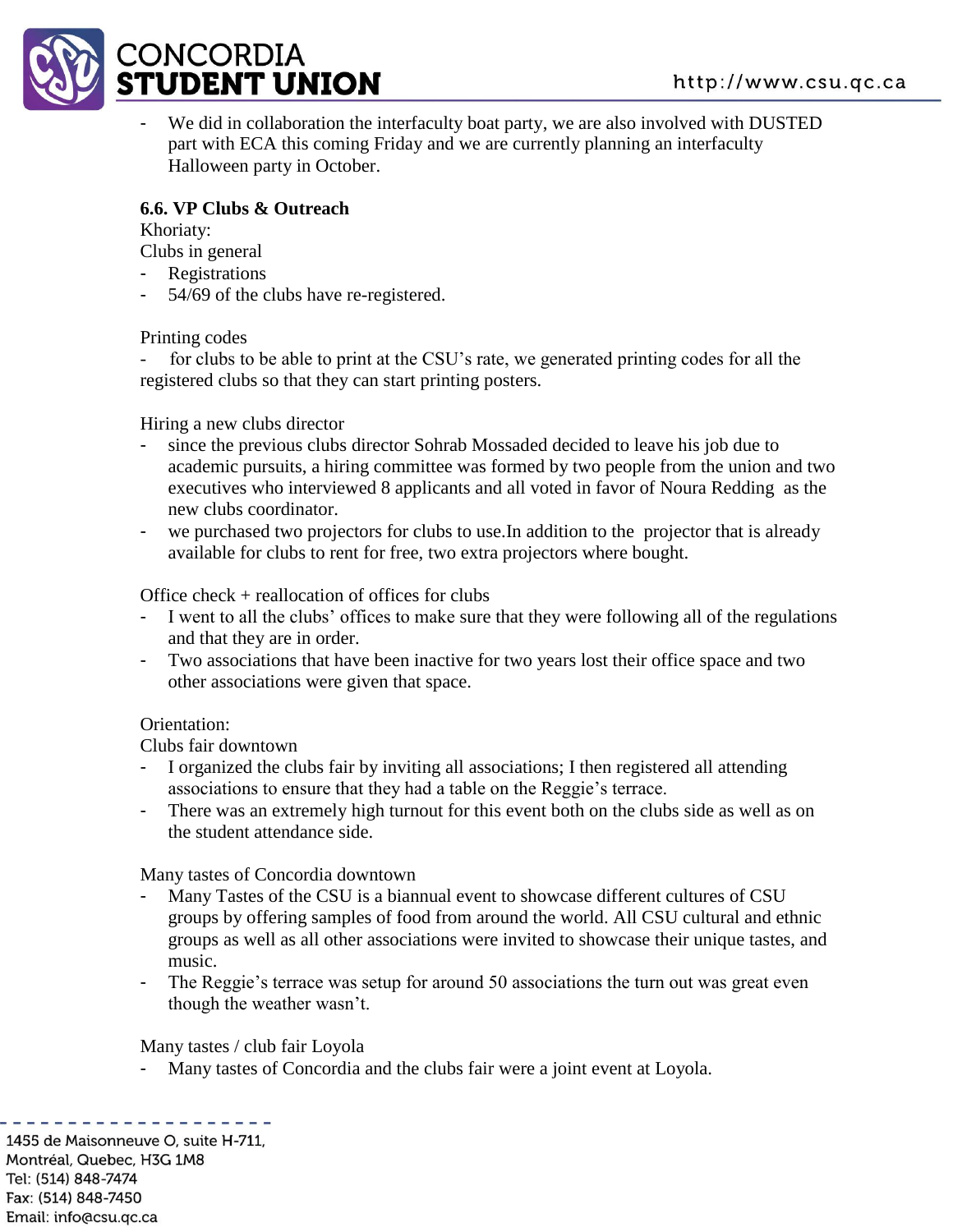

- 48 associations showed up at this event that was moved from the quad to the Hive due to bad weather.

Soccer tournament with UNICEF and CESA

Also part of orientation was a soccer tournament that was organized in collaboration with CESA (the Concordia Egyptian student association and Unicef Concordia). During this event, 10 teams competed for prizes and all the registration fees were donated to victims of the flood in Pakistan.

Impact game

- I am organizing a university day with the soccer team, Impact Montreal at the Saputo stadium on October 3rd. This is being done with both the CSU and SSMU. In addition, there will be discounted prices on tickets for all Concordia students.

#### **6.7. VP Finance**

Ling: (read by Lucas) Over the summer I have been working on the following:

1) Monitoring day to day sales and inventories of Reggies to ensure the business is on a sound footing.

2) Successfully executed a transfer of the Student Center Fund from University into a GIC, generating more than \$150 000 in interest revenue for the student center.

3) Monitor the planned expenditure for Orientation and ensuring the speedy payments of artist, staff and overhead expense.

4) Daily process of requisitions, cash in/outtake and check

5) Support of the auditors in progress

6) Financial planning for future events

7) Review special project fund requests and club requisitions

Over first three months of my mandate, my work was concentrated on the financial planning for the upcoming year, the operations of Reggie's and the cash transactions of CSU.

Taking a holistic approach, I prioritized, from a budgetary perspective, CSU's services, campaigns and event based on research from historical financials of the student union. By aligning the budget with the needs of students, I want to ensure the dollar efficiency of CSU's spending will be maximized. Moreover, to allow for better services on a restraining budget, I worked closely with the directors of sponsorship for both Orientation and Handbook to ensure we receive the adequate funding.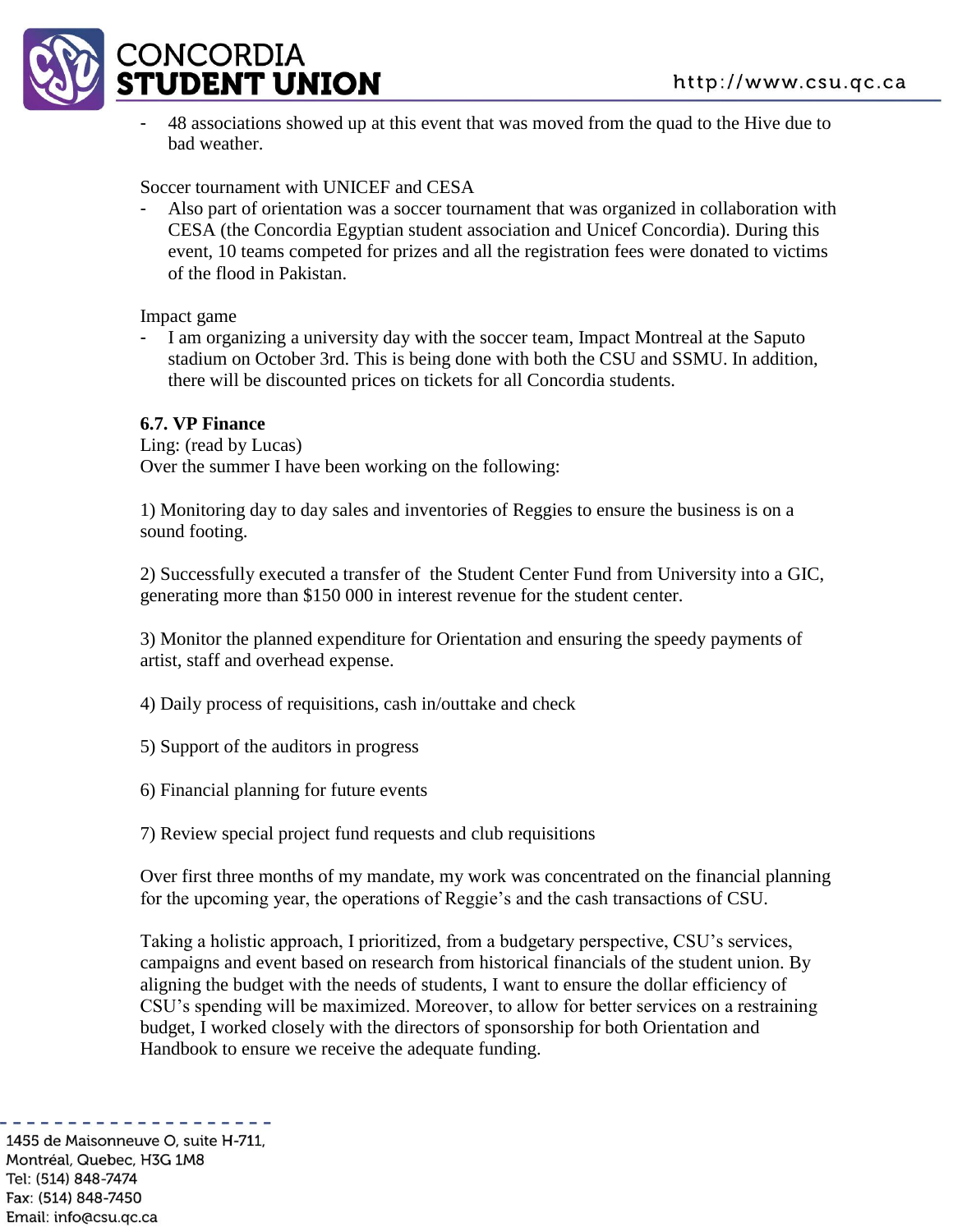

Reggie's requires daily cash accounting and operation over-sight. On my part, I worked on evaluating expansion and renovation projects such as the introduction of food at the bar. Also, I am working on cost-control of Reggie's inventory by monitoring the data provided by the inventory manager.

Lastly, Reggies' Thursday, Orientation and FIFA event sales generates significant amount of cash that needs to be accounted for daily and deposited weekly. A lot of time is spent to ensure due diligence of the process.

CSU is closing its books for accounting year 2009-2010. I will give a update on last year's financial profile at the next council meeting.

Hafiz: applauds the executives for all the hard work over the summer.

#### **7. Appointment to standing committees**

Manson: (point of information) all councillors are required to sit on a committee when possible. This will be at next meeting.

Baptista: There were council appointments made at the June meeting.

Chair: These appointments to be discussed now are regarding appointments of students at large. Lucas: (reads the by-laws regarding the committees)

Lucas: There was only one person who applied before the deadline. Should we consider late applicants?

Motion to consider late applicants.

(Gill/Cox)

Motion passed- All in favour except 1 abstaining (Abdel-Hamad).

Motion to go into closed session.

(Lucas)

Cox: against closed session until later. Interviews should be held in open session.

Green: sees Cox's point but for closed session as we will be scrutinizing the applicants and we should be able to speak on each person comfortably.

Motion to go into closed session. (Green/Abdel-Hamid)

Vote to call the question. (14 in favour, 8 opposed) Call to question passed.

Vote to go into closed session now. (11 in favour, 10 opposed) Motion carried.

Meeting is now in closed session.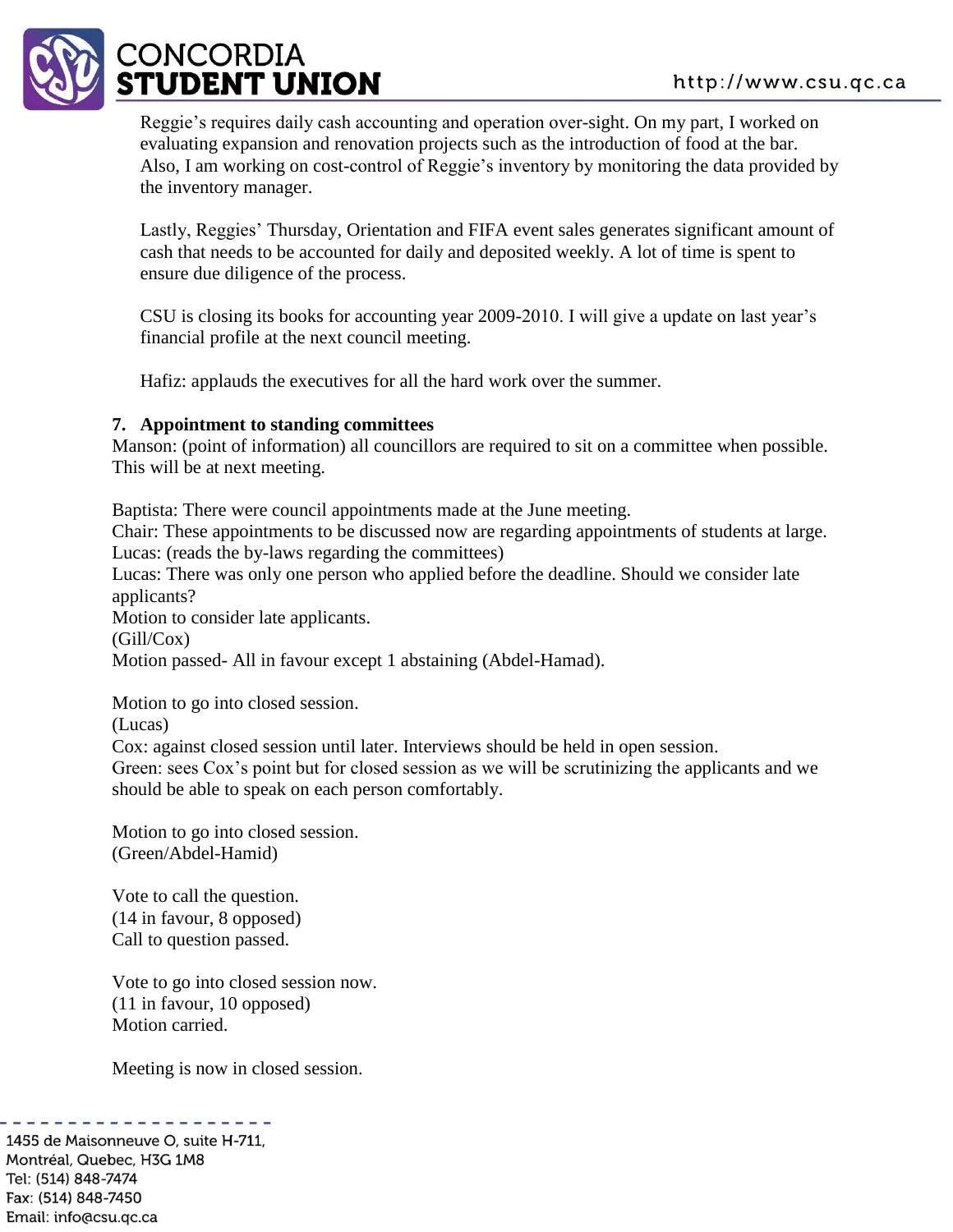

## **7.1** Academic committee

- Student appointment: Melissa Lemieux
- **7.2** Clubs and Space committee
	- No appointment
- **7.3** Appointments committee
	- No appointment
- **7.4** Custodial and Services committee - Student appointment: Melissa Lemieux
- **7.5** Finance committee
	- No appointment
- **7.6** Events committee - Student appointment: Diana Sitoianu
- **7.7** External and Campaigns committee - Student appointment: Leslie Reifer
- **7.8** Sustainability Committee - No appointment

**7.9** Women's Caucus

Back to open session. Nominations of executives:

Motion to nominate Pudwell. (Pudwell/Manson) Accepted by Pudwell.

Motion to nominate Lucas. (Lucas/Green) Accepted by Lucas.

Motion to nominate Severyns. (Green) Declined by Severyns. Severyns: explains he has too many commitments.

Motion to nominate Abdullahi. (Husen) Declined by Abdullahi.

. . . . . . . . . . . . .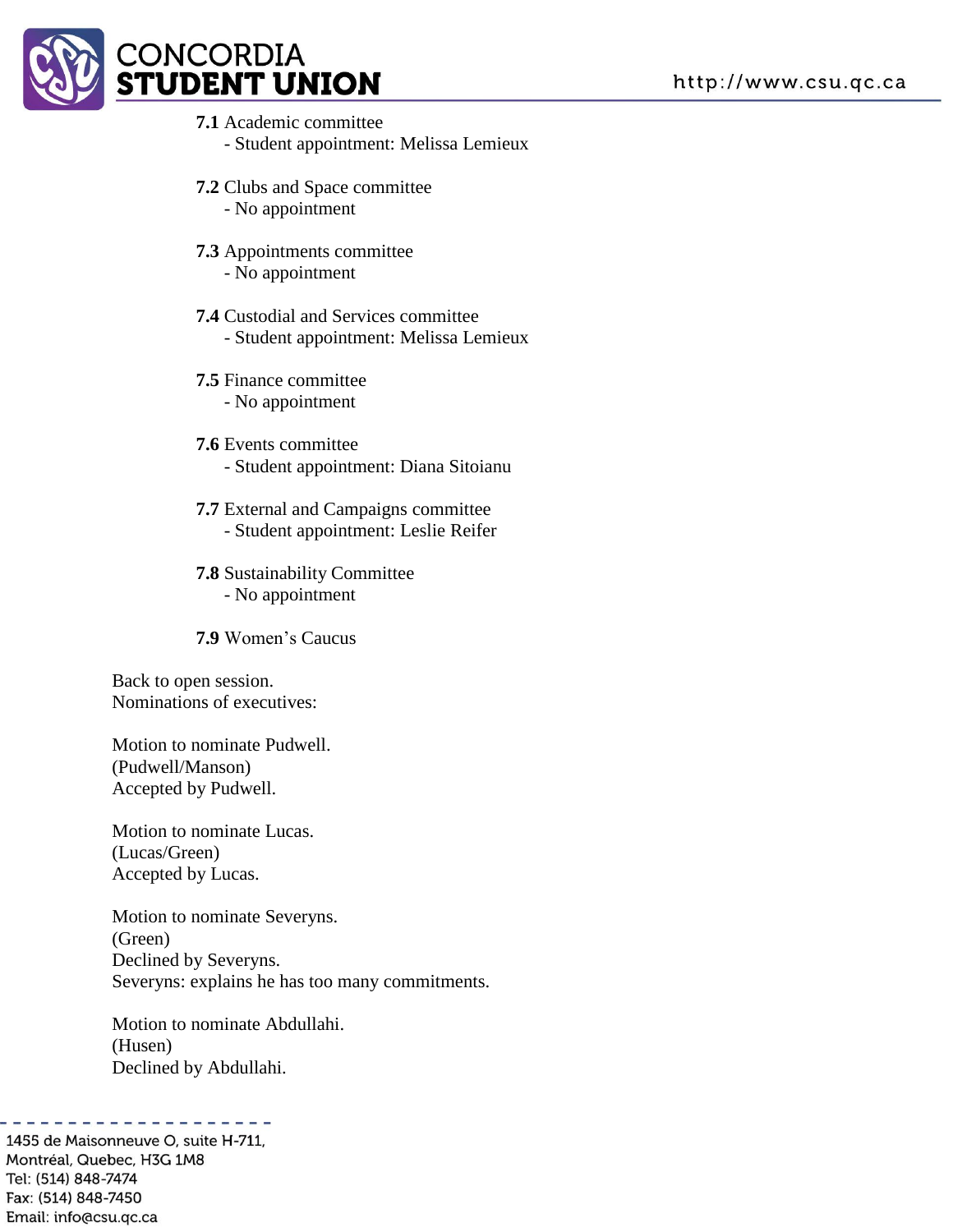

Nomination of councillors:

Motion to nominate Goforth. (Lucas/Green) Accepted by Goforth.

Motion to nominate Seminara. (Green/Gordon) Accepted by Seminara.

Motion to nominate Cordero. (Lopez) Declined by Cordero.

Motion to nominate Freedman. (Husen/Abdel-Hamid) Accepted by Freedman.

Morgan: The Women's Caucus was established years ago to represent women at CSU, and was refurbished last year. It represents issues such as gender representation in the CSU as well as in the overall student population, etc.

Motion to nominate Gillett. (Manson/Abdel-Hamid) Accepted by Gillett.

Motion to nominate Manson. (Abdel-Hamid/Gill) Accepted by Manson.

Motion to nominate Knott. (Green/Seminara) Accepted by Knott.

Motion to nominate Abdel-Hamid. (Manson/Gill) Accepted by Abdel-Hamid.

Motion to nominate Revine. (Green/Abdel-Hamid) Accepted by Revine.

Motion to nominate Gordon. (Knott) Declined by Gordon.

Montréal, Quebec, H3G 1M8 Tel: (514) 848-7474 Fax: (514) 848-7450 Email: info@csu.qc.ca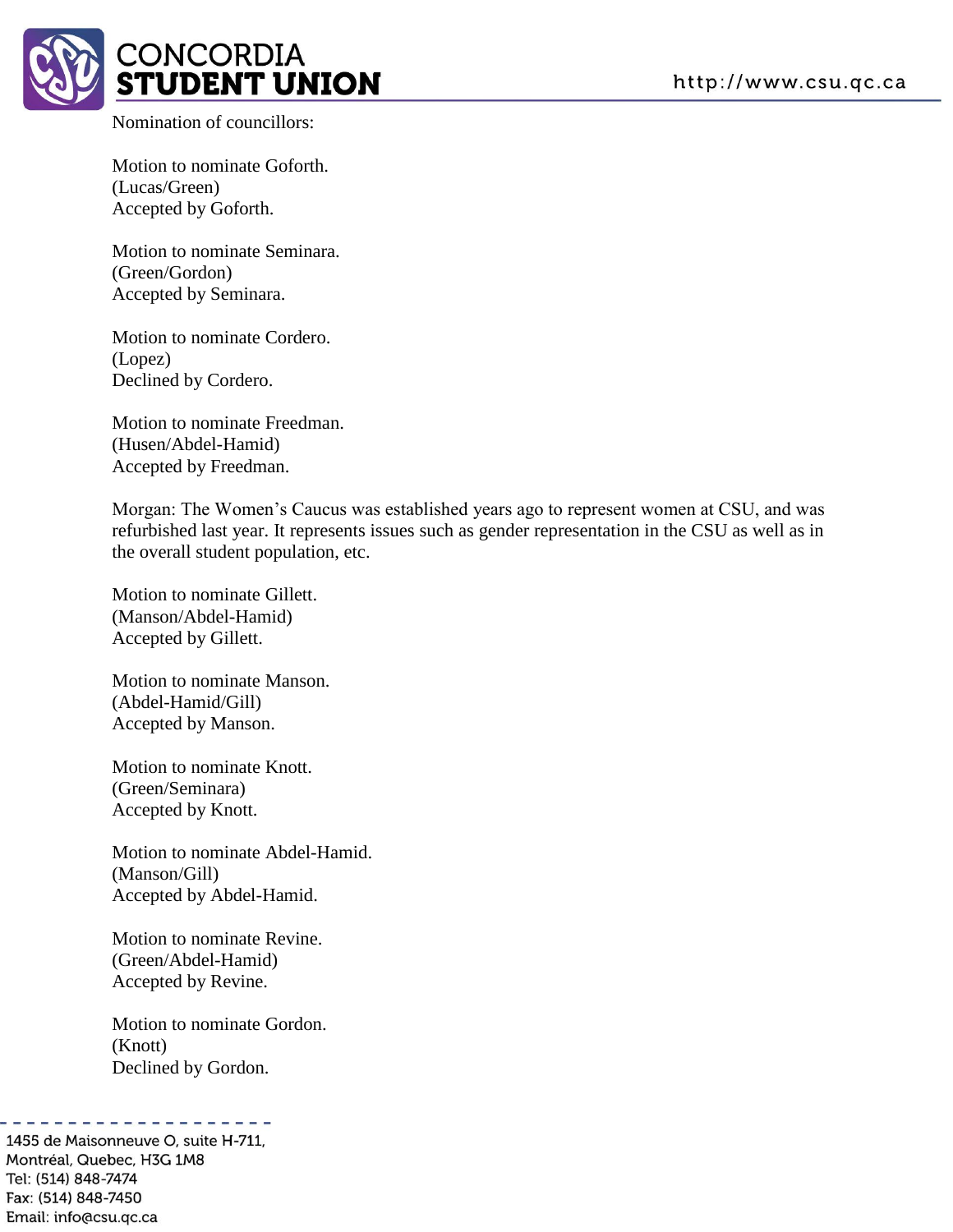

Motion to nominate Baptista. (Green/Knott) Accepted by Baptista.

Morgan: There is no limit to the number of people on Women's Caucus. Also, you do not have to have a seat on the committee to be take part. If you would like to participate, please don't hesitate to show up and partake.

Motion to approve everyone who accepted above. (Green/Heba) Motion passed.

#### **8. Senate appointments**

Lucas: There is one applicant, Marvin Colcby.

Interviewing Marvin Colcby. Marvin: He would love to have a voice in the Concordia Student Union. Lucas: What do you think makes you an ideal candidate to be a representative? Motion for closed session. (Pudwell/Green) Motion passed.

Meeting goes into closed session. Interview continued. Marvin Colcby appointed to Senate.

Meeting returns to open session.

Lucas: There are openings on the Senate for members from council.

Chair: That will be taken care of at next meeting, as today is just for appointments of students at large.

#### **9. Report from University bodies and business arising**

Lucas: This was part of standard procedure. There is nothing to discuss today.

#### **10. Unfinished business**

Morgan: Can we clarify that we are going to finish appointing councillors to committees at next meeting?

Chair: By the way, its not obligatory for all councillors to be on a committee so don't feel forced, though encouraged.

Motion for chair to send out the available positions to councillors.

(Pudwell/Seminara) Motion passed.

#### **11. New business**

Chair: Any new business? None.